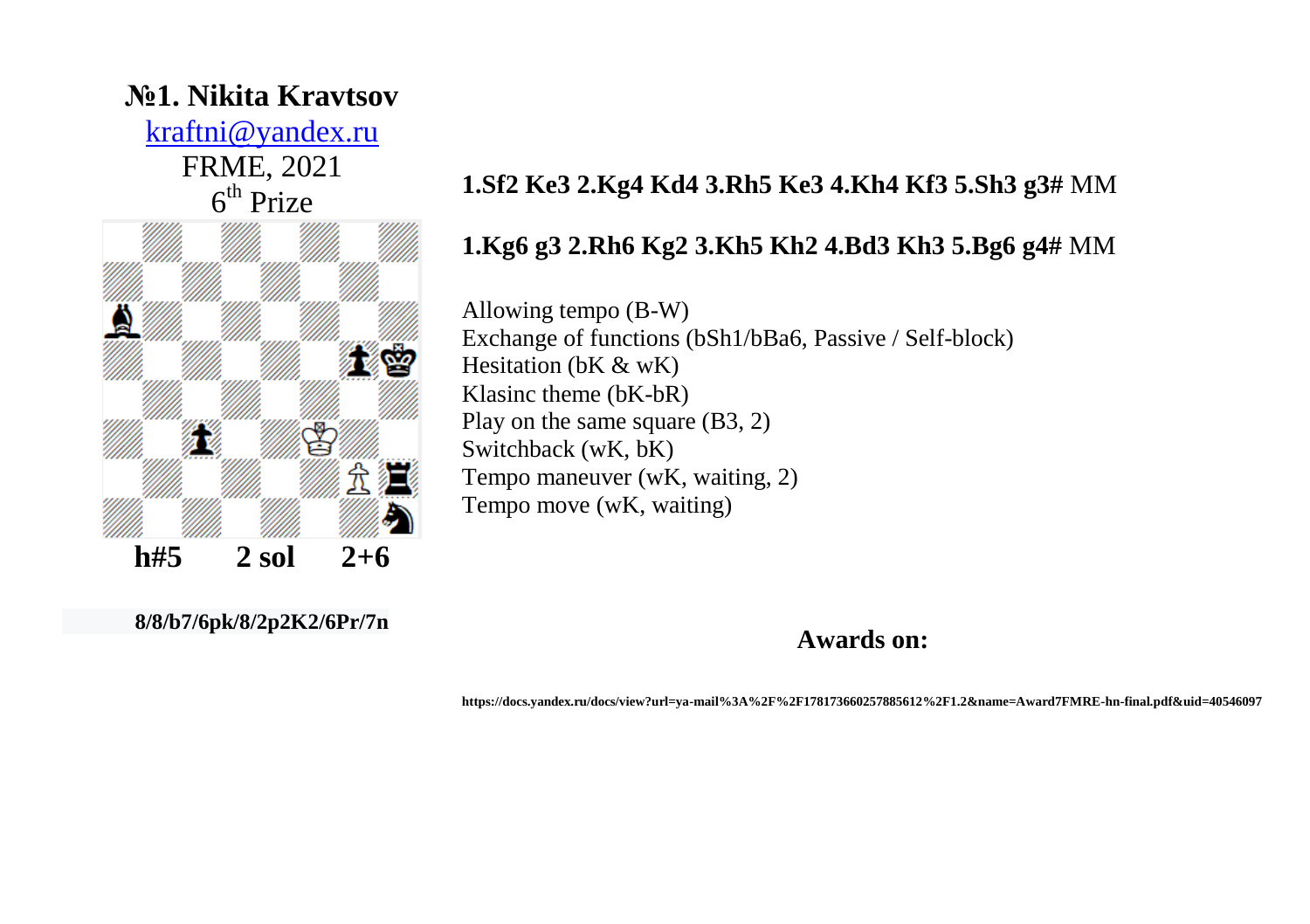

**4bKB1/5n2/4r3/5k2/8/8/8/5r2 5bKB/6n1/5r2/6k1/8/8/8/6r1**

**a) 1.Sh8 Bf7 2.Rh6 Bc4 3.Kg6+ Bxf1 4.Kh7 Bc4 5.Bg6 Bg8#** (IM) **b) 1.Sh5 Bxf6+ 2.Kh6+ Kf7 3.Rg7+ Ke6 4.Rh7 Kf5 5.Bg7 Bg5#** (IM)

Chumakov theme

**Awards on:**

https://docs.yandex.ru/docs/view?url=yamail%3A%2F%2F174795960537348925%2F1.2&name=Preliminary%20Award\_4\_Janyary.pdf&uid=40546097&nosw=1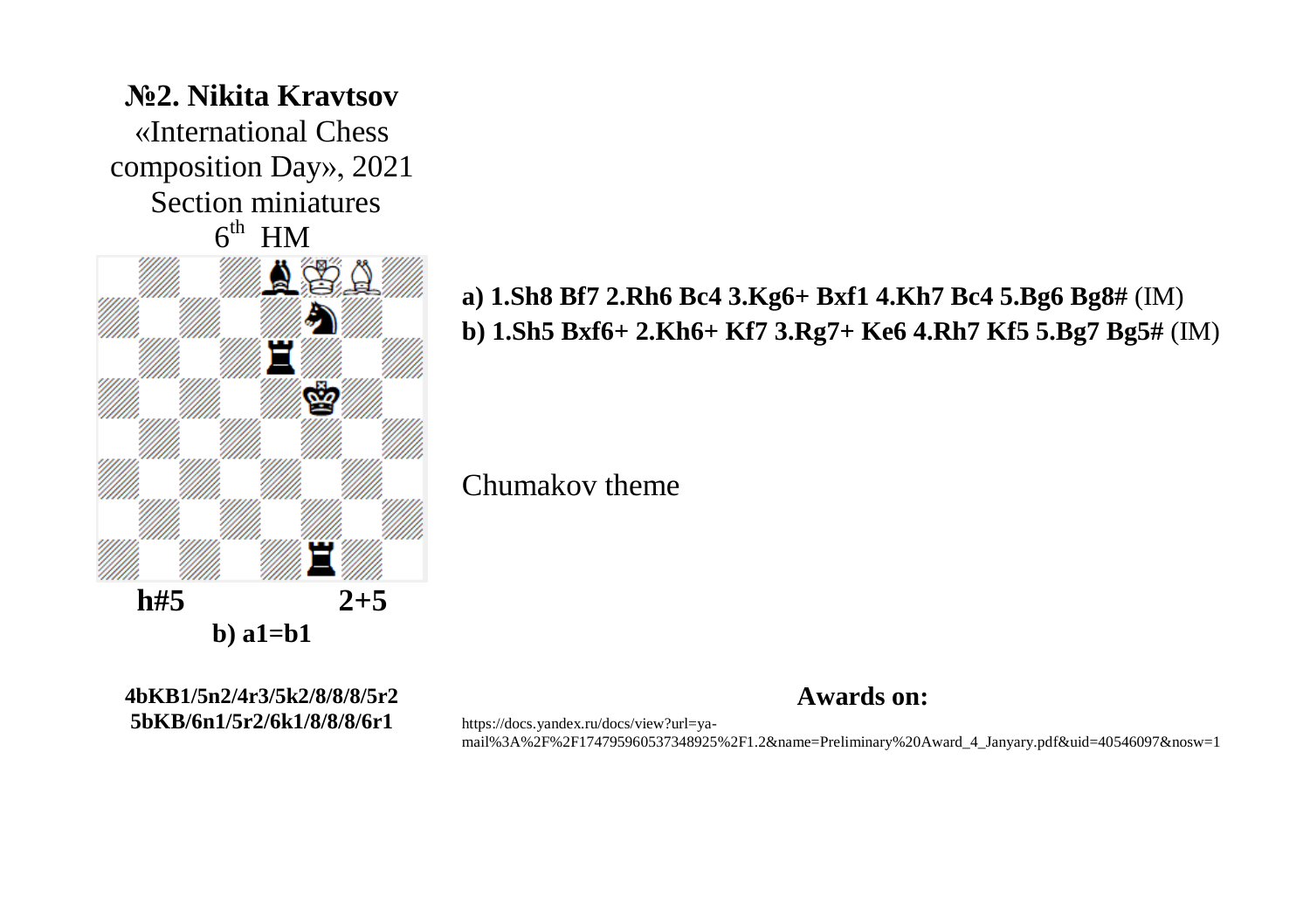

## **1...d4 2.Ra3 Kg2 3.Kb3 Kf3 4.Kc4+ Ke4 5.Rc3 Sd2# 1...Sa3 2.Kc3 Kxg3 3.Kd4 Kf4 4.Kc5 Ke5 5.Rb6 d4#**

Hesitation (bR) Indian (black)

**8/8/2p5/1r6/1p6/3P2r1/1k5K/1N6**

#### **Awards on:**

https://docs.yandex.ru/docs/view?url=ya-mail%3A%2F%2F170855310863390817%2F1.2&name=Hn-award-FRME5.pdf&uid=40546097&nosw=1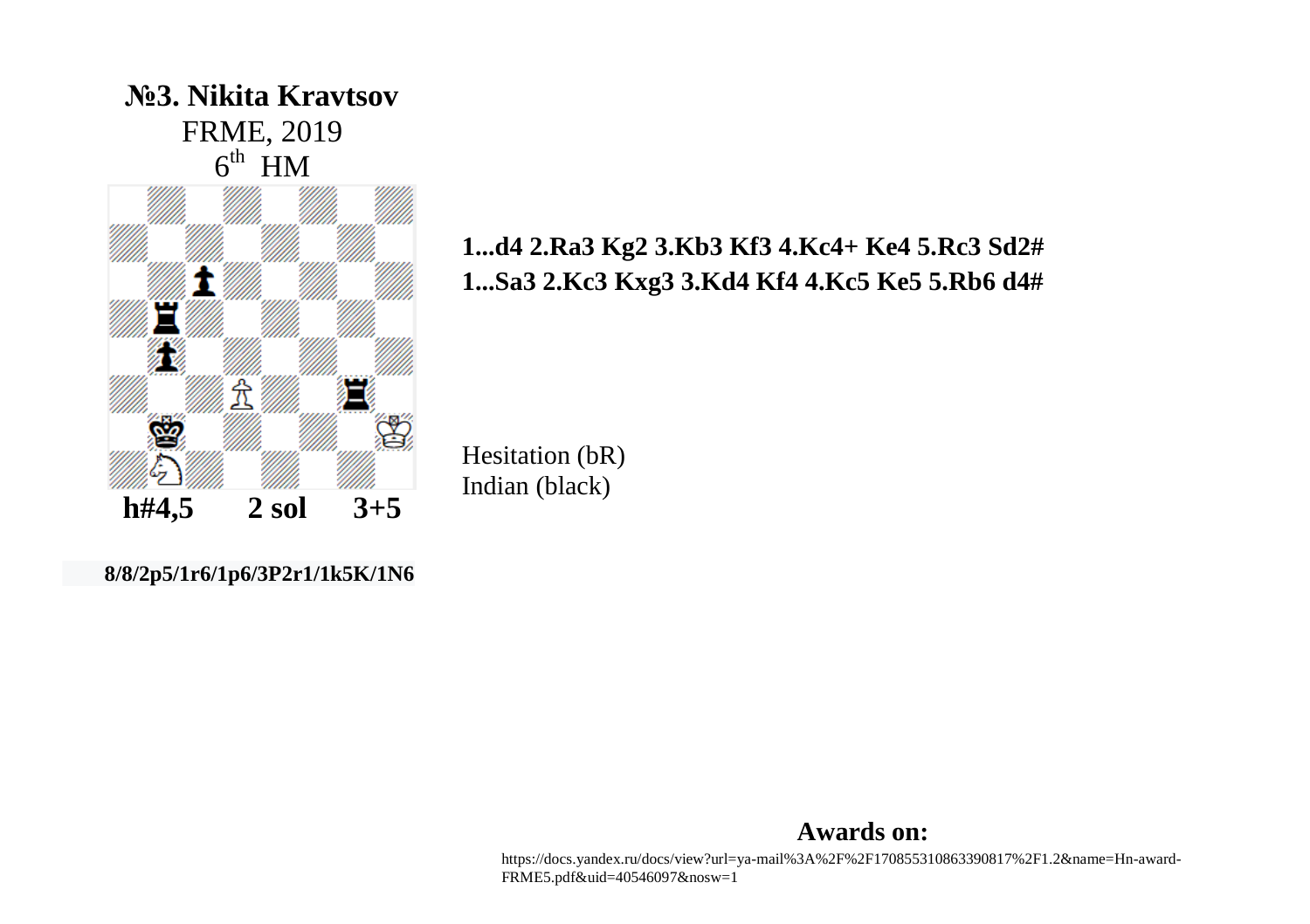

## **1...g3 2.Sba3 Sb3 3.Sd6 Sd7#** MM **1...Bf3 2.Sd6 Sd5 3.Sa3 Sc6#** MM

Exchange of functions (wSa5/wSb6) Exchange of moves (B2/B3)

#### **B7/8/KN2r3/N3kp2/2n5/8/6P1/rn6**

**Awards on:**

https://docs.yandex.ru/docs/view?url=yamail%3A%2F%2F172825635700369103%2F1.3&name=Итог%20ВС1.pdf&uid=40546097&nosw=1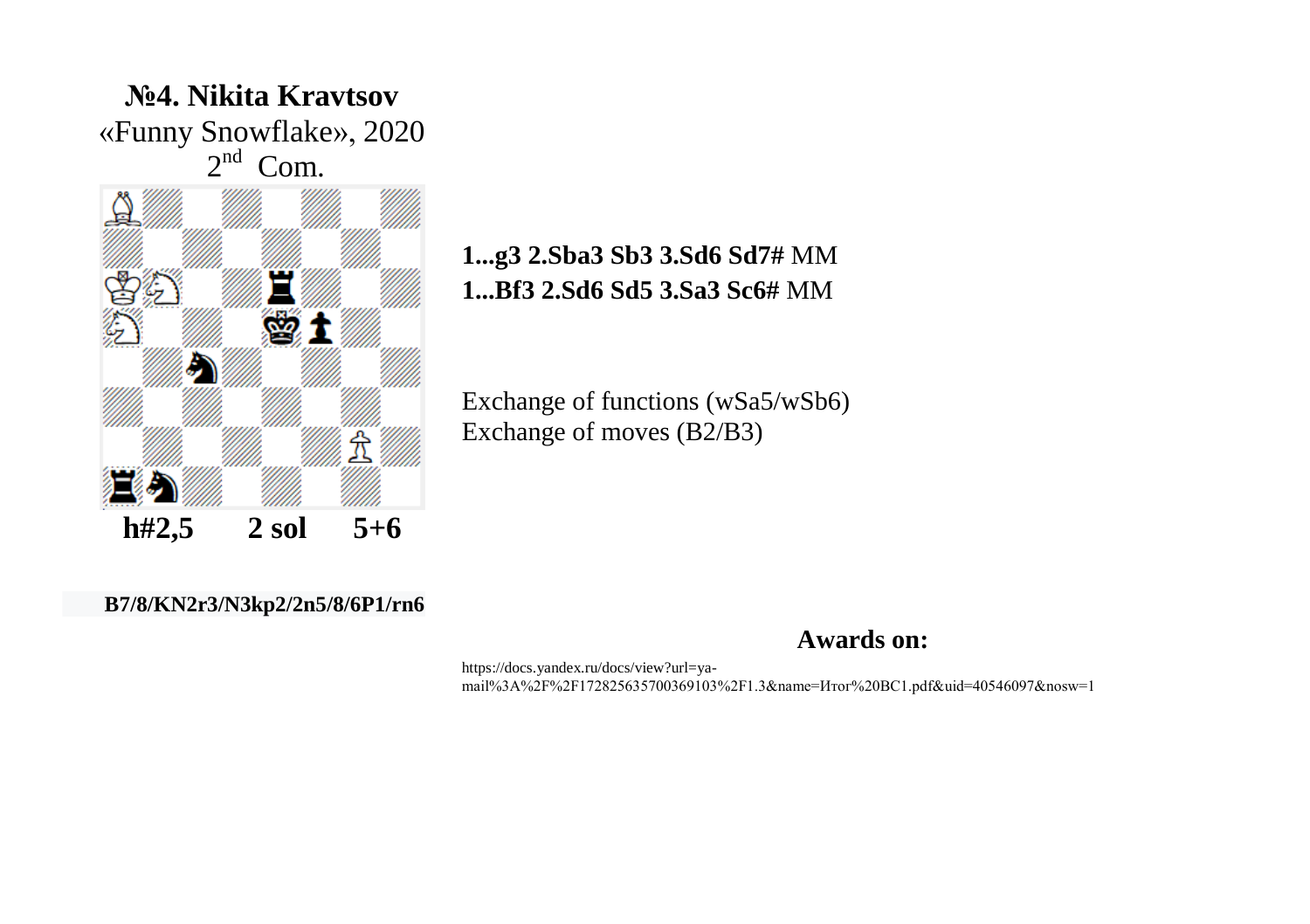

#### **1...Kc1 2.Bg2 Rxg2 3.Bg5+ Kd1 4.Kg6 Ke2 5.Kh5 Kf3 6.Kh4 Rh2#** (MM)

Active sacrifice (black) Delayed Umnov (wR-bK) Hideaway (bB, sacrificial) Model mate

**3b4/1b3k2/6R1/8/8/1pp5/8/1K6**